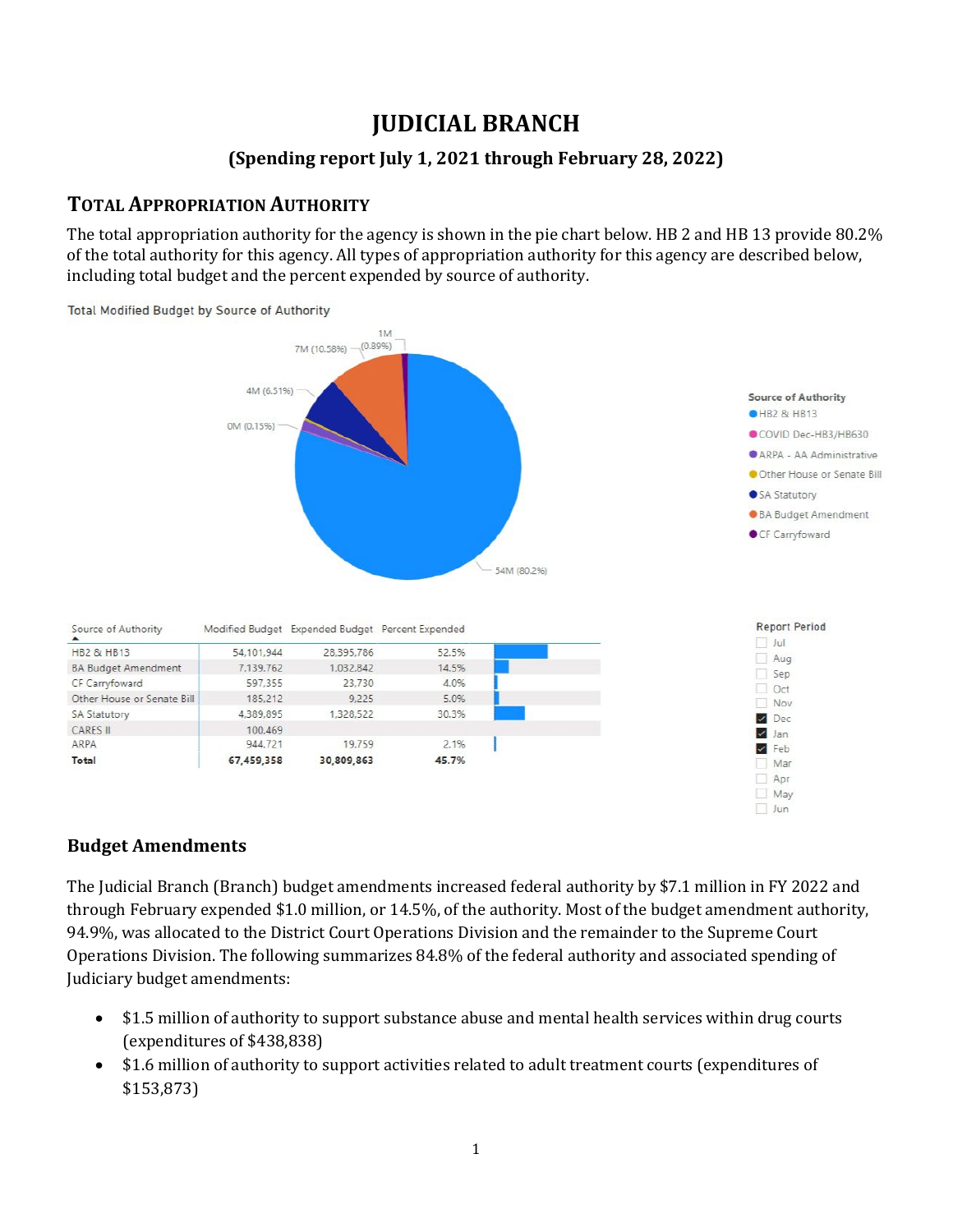- \$1.3 million of continued authority to fund three treatment courts, a Montana drug court conference, and a financial specialist, including 4.00 modified FTE (expenditures of \$160,948)
- \$1.2 million of authority to support veteran's treatment courts including activities that will increase the number of participants and enhance services (expenditures of \$74,050)
- \$361,629 of authority to facilitate state court data collection and analysis, to promote data sharing between state courts and child welfare agencies, and to provide training within various disciplines related to children at risk. Expenditures of \$69,469 support the requirements of HB 39 (2021 Legislature)

#### **Carryforward**

The Branch has \$597,355 of carryforward authority in FY 2022, which is derived from 30.0% of the qualifying unexpended balance of FY 2020 appropriations. The Branch has expended \$23,730, or 4.0% of the authority through February.

#### **Other Bills**

In FY 2022 the Judicial Branch has \$185,212 of capital project appropriation authority through the Long-Range Information Technology (IT) Program for the courtroom improvements project. The authority was provided in the 2007 Session (\$1,018 remaining) and was increased in the 2015 Session (\$184,193 remaining). The Branch expended \$9,225 of the authority through February, primarily on IT improvements in new courtrooms in Yellowstone county.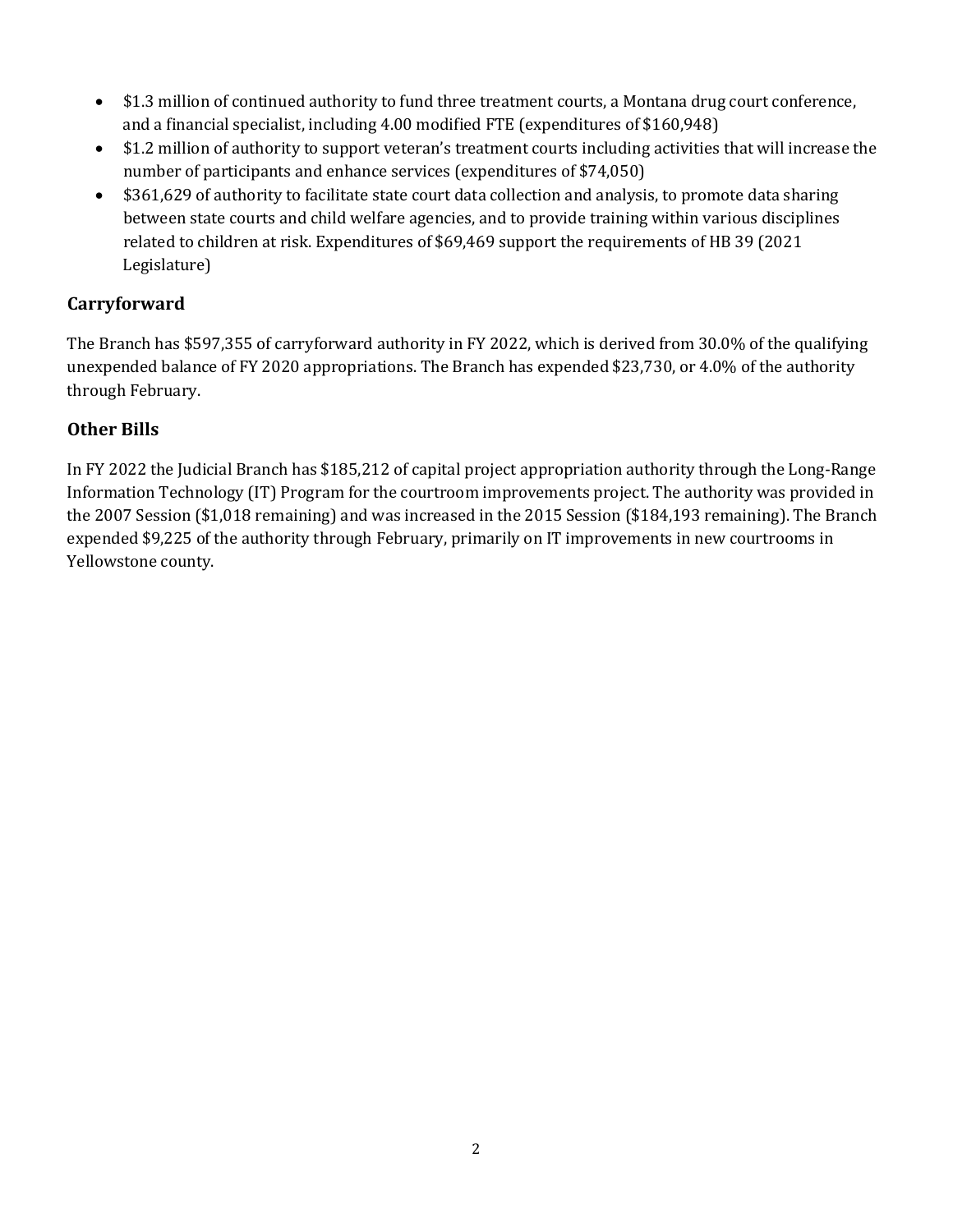#### *COVID-19 Authority*

The following chart is provided to allow the legislature to examine the funding that is available to the agency for COVID-19 impacts.

COVID Established Budget, COVID Continuing Budget. and COVID Expenditures by Fiscal Year



The Branch has a total of \$1.0 million in COVID-19 authority in FY 2022. From the total authority, \$100,469 was continued from the 2021 biennium CARES I funding and the remaining authority, \$944,721, was provided in HB 632 (2021 Legislature). Through February, the Branch had not expended any of the remaining CARES I authority and expended \$19,759 of the HB 632 authority.

From the total COVID expenditures, the Branch used 86.9% on personal services and the remaining for operating expenses. The funding will provide a three-year pilot project, Simplify Family Law Resolution, to implement remote mediation services and streamline family law cases. The funding is expected to help clear the backlog in family law cases in district courts where criminal cases have been prioritized during the pandemic. The funding will be used to establish the program, monitor the implementation, and pay mediators in family law cases involving pro se litigants.

#### **Statutory Appropriations**

The statutory appropriation from the youth court intervention and prevention account is established and statutorily appropriated in 41-5-2011, MCA. The account receives:

- Unexpended funds from the judicial districts' annual allocations of juvenile placement funds
- Unexpended funds from the cost containment pool created from juvenile placement funds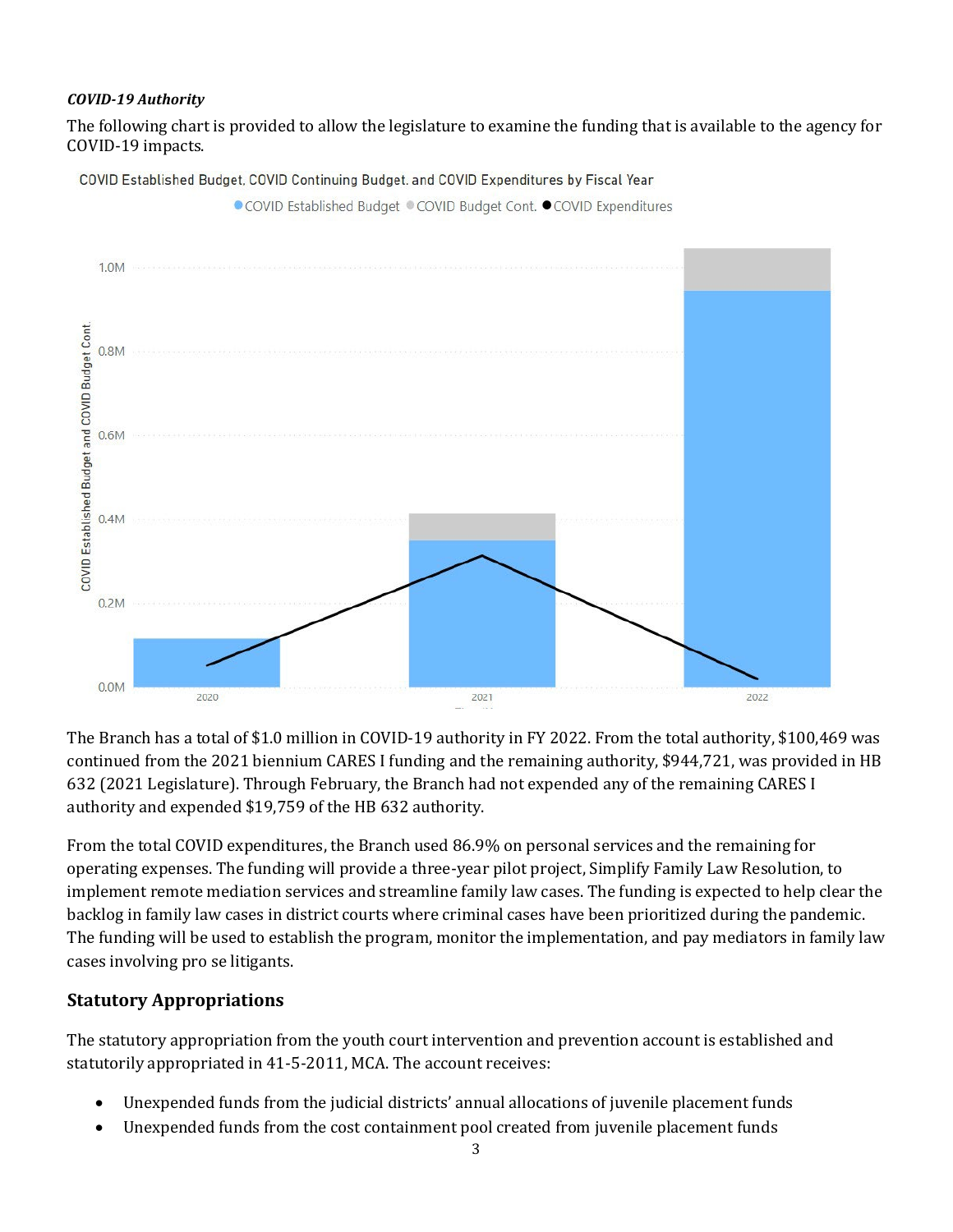By statute, the account may be used to:

- Establish or expand community prevention and intervention programs and services for youth
- Provide alternative funding methods for out-of-home placements
- Provide matching funds for federal money for intervention and prevention programs that provide services to youth

After funding is transferred to the account in the Branch, it is used by the District Courts in 22 judicial districts for the following two years. Each district receives an allocation equal to the amount of unexpended placement funds from the prior year allocation to each district. The allocation to each district is based on a formula, which includes factors such as the number of youth in a district and the number of offenses. Through February, the Branch expended \$1.3 million, or 30.3% of the total authority. Any funding remaining after two years will be transferred to the general fund.

#### **Non-Budgeted Proprietary Funding**

Not included in the figure above, the Judiciary has \$254,897 in off-budget proprietary authority within the Law Library Program. The authority supports online search functions in the Lexis system. Through February, the program expended \$153,454, or 60.2%, of the authority.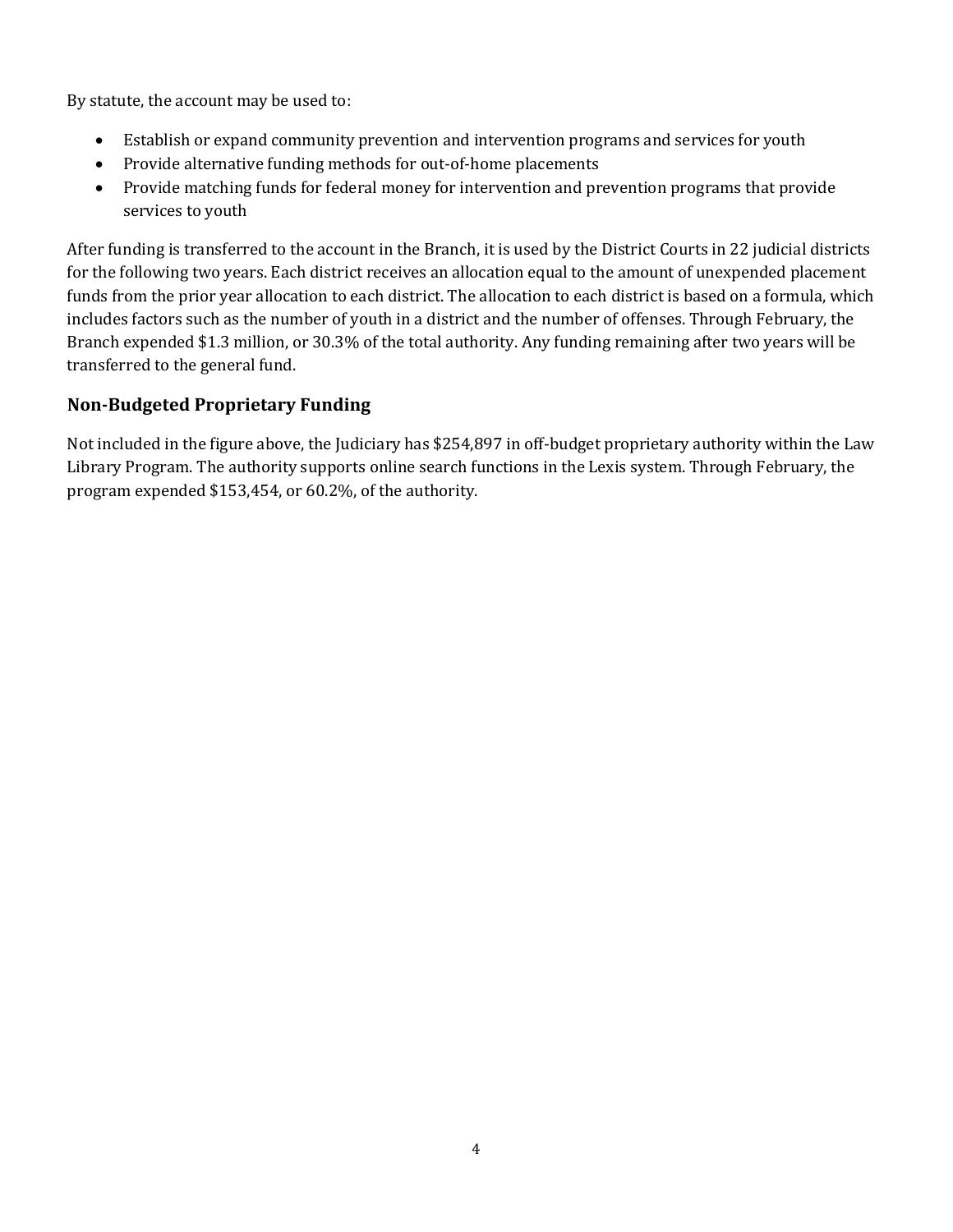#### **HB 2 BUDGET MODIFICATIONS**

The following chart shows the HB 2 budget as passed by the legislature, including the pay plan, and the HB 2 modified budget through February 28, 2022. Net modifications to the budget include operating plan changes from one expenditure account to another, program transfers, reorganizations, and agency transfers of authority. The positive modifications and negative modifications are shown by program, expenditure account, and fund type.

#### Legislative Budget Compared to Modified Budget - HB 2 Only

| Agency Name               | December Modified March Modified<br><b>Budget</b> | <b>Budget</b> | Net Modifications |  |
|---------------------------|---------------------------------------------------|---------------|-------------------|--|
| $\Box$ Judiciary          | 54,101,944                                        | 54,101,944    |                   |  |
| <b>CLERK OF COURT</b>     | 570,421                                           | 570,421       |                   |  |
| DISTRICT COURT OPERATIONS | 29,978,417                                        | 29,978,417    |                   |  |
| <b>LAW LIBRARY</b>        | 876,038                                           | 876,038       |                   |  |
| SUPREME COURT OPERATIONS  | 20,293,381                                        | 20,293,381    |                   |  |
| <b>WATER COURT</b>        | 2.383,687                                         | 2,383,687     |                   |  |
| Total                     | 54,101,944                                        | 54,101,944    |                   |  |

| Acct & Lyl 1 DESC                     | December Modified March Modified<br><b>Budget</b> | Budget     | <b>Net Modifications</b> |  |
|---------------------------------------|---------------------------------------------------|------------|--------------------------|--|
| □ 61000 Personal Services             | 38,009,698                                        | 38,009,698 |                          |  |
| □ 62000 Operating Expenses            | 9,190,154                                         | 9,190,154  |                          |  |
| □ 63000 Equipment & Intangible Assets | 183,116                                           | 183.116    |                          |  |
| $\boxplus$ 66000 Grants               | 690,000                                           | 690,000    |                          |  |
| □ 67000 Benefits & Claims             | 6,013,625                                         | 6.013.625  |                          |  |
| □ 69000 Debt Service                  | 15.351                                            | 15,351     |                          |  |

| Fund Type                 | December<br><b>Modified Budget</b> | March Modified<br><b>Budget</b> | Net Modifications |  |
|---------------------------|------------------------------------|---------------------------------|-------------------|--|
| $\boxplus$ 01 General     | 50,969,027                         | 50.969.027                      |                   |  |
| □ 02 State/Other Spec Rev | 3,030,966                          | 3.030.966                       |                   |  |
| □ 03 Fed/Other Spec Rev   | 101.951                            | 101.951                         |                   |  |

The figure above highlights modifications to the HB 2 budget that have occurred between December 2021 and February 2022. These modifications are then added to the modified budget presented at the December Interim Budget Committee (IBC) meeting. Between December and February, the Branch did not make any modifications to the HB 2 budget.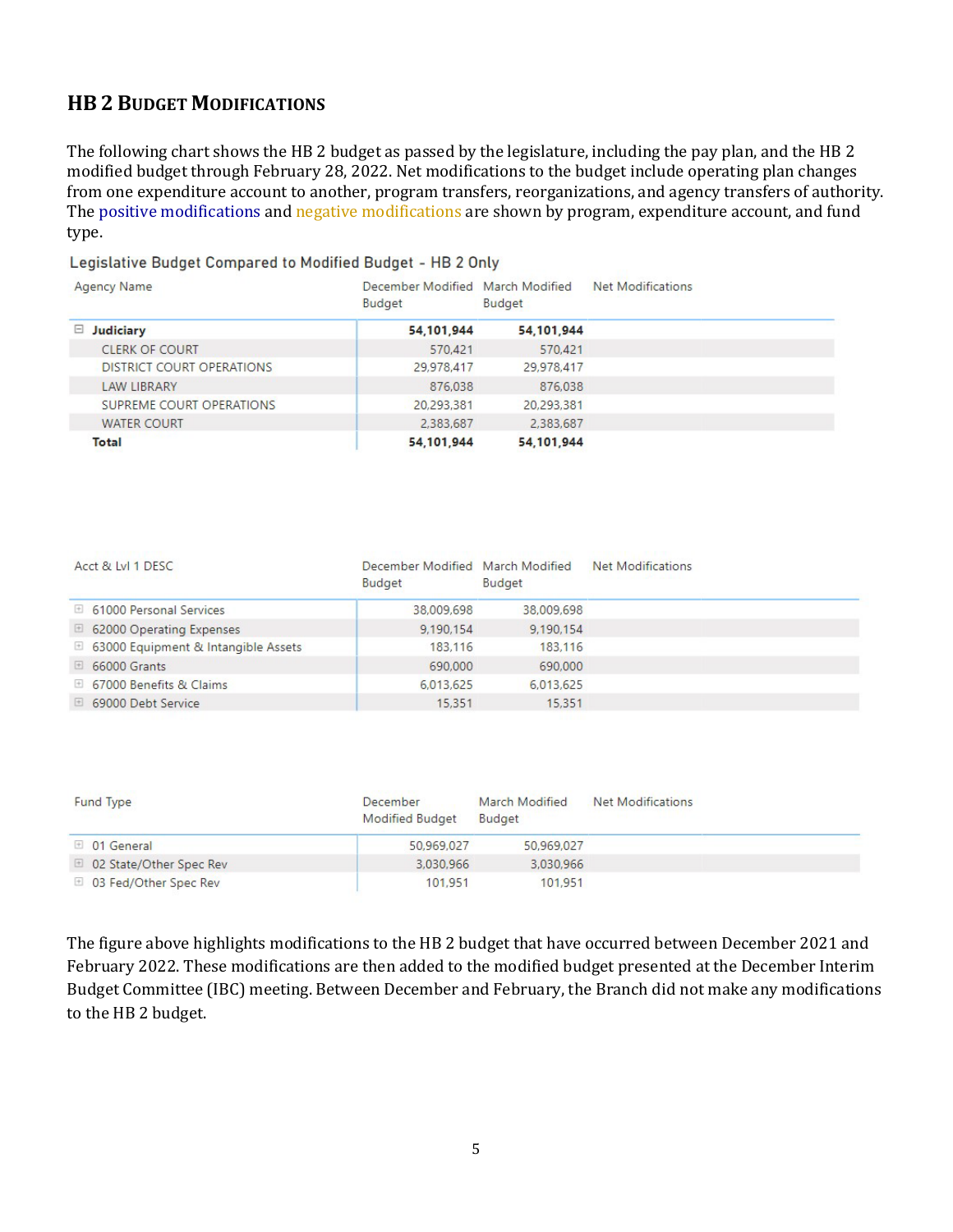### **HB 2 APPROPRIATION AUTHORITY**

The following chart shows the appropriated budget for the agency compared to expenditures through February 28, 2022.

Expended Budget and Remaining Budget by Fund Type - HB 2 Only



| Program Name                               |            |            | Modified Budget Expended Budget Percent Expended |
|--------------------------------------------|------------|------------|--------------------------------------------------|
| E CLERK OF COURT                           | 570,421    | 320,046    | 56.1%                                            |
| <b>DISTRICT COURT OPERATIONS</b><br>$\Box$ | 29,978,417 | 17,051,613 | 56.9%                                            |
| <b>LAW LIBRARY</b><br>$\left  + \right $   | 876.038    | 514,102    | 58.7%                                            |
| E SUPREME COURT OPERATIONS                 | 20,293,381 | 9.117.107  | 44.9%                                            |
| <b>WATER COURT</b><br>$ + $                | 2.383.687  | 1,392,918  | 58.4%                                            |
| Total                                      | 54,101,944 | 28,395,786 | 52.5%                                            |

Through February, the Branch expended \$28.4 million, or 52.5%, of the modified HB 2 budget. The figure at the top of this page explains the HB 2 funding. In FY 2022, the Branch budget is funded with 94.2% general fund and total expenditures through February were 93.9% general fund.

Total HB 2 spending in the Branch, at 52.5% of the modified budget, is slightly lower than the average of the previous five years (55.5%) and is approximately \$1.7 million, or 5.8%, lower than the same period in FY 2021 (through February). The decline from the historic average is explained by lower spending in personal services, 3.0% (of the personal services budget) when compared to the previous five years. Additionally, personal service costs are \$2.1 million below the same period in FY 2021. The differences from FY 2021 can be tracked to the retirement system "holidays" provided in SB 175 and HB 2 were approved by the 2021 Legislature. For more information on personal services in the Branch see the Personal Services section of this report.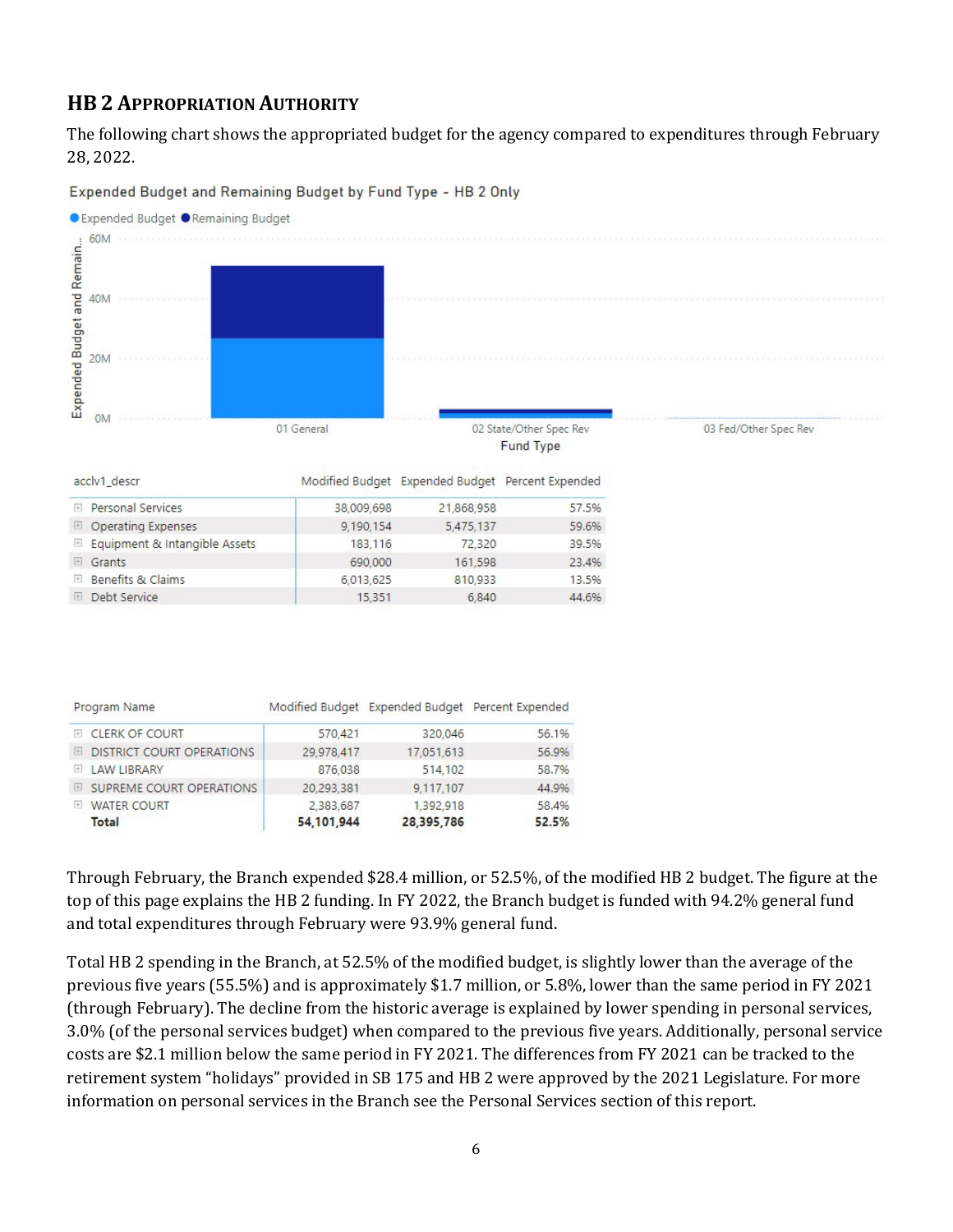Some specific details of FY 2022 Judicial Branch HB 2 budget include:

- Pretrial Program (OTO) The FY 2022 budget for this program is \$829,402 of general fund authority in Supreme Court Operations Division.
	- $\circ$  This budget item is a continuation of the program that assists the criminal justice system with handling persons arrested and held in jails in five pilot counties (Butte-Silver Bow, Lake, Lewis & Clark, Missoula, and Yellowstone)
	- o In FY 2022, the project includes the addition of 2.75 FTE. Through February, the Branch expended \$260,571, or 31.4%, of the authority
- In the 2019 version of HB 654, the Branch received an annual base appropriation of \$250,000 to expand the capacity and quality of existing treatment courts and extend treatment courts to areas of the state that are unserved
	- $\circ$  The appropriation is funded through a fee of \$500 assessed on persons or entities engaged in the initial sales of opioids, not to include retail pharmacies, and is intended to support the appropriation
	- $\circ$  Through February, spending from this appropriation was \$39,402, or 15.8% of the appropriation
	- $\circ$  The appropriation addresses the previously unmet needs of the \$1.9 million drug treatment court component of the base (with spending of \$984,954)

#### **Personal Services**

The following chart shows the filled and vacant FTE within the agency as of February 1, 2022.



In FY 2022, the Branch is budgeted for 463.19 FTE, an increase of 8.50 FTE over the budgeted FTE in FY 2021. According to data provided by the state human resources division, the Judicial Branch had 45.46 vacant FTE, or 9.8% of the budgeted FTE, as of February 1, 2022. Vacant FTE include 4.00 of the new FTE provided by the legislature.

As shown in the figure above, the District Court Operations Division has the highest number of vacancies at 30.21 FTE, which is almost two-thirds of the total vacant FTE in the Branch. The District Court Operations Division has 14.00 vacant deputy juvenile probation officer I and II positions, which makes up 46.3% of the program vacancies.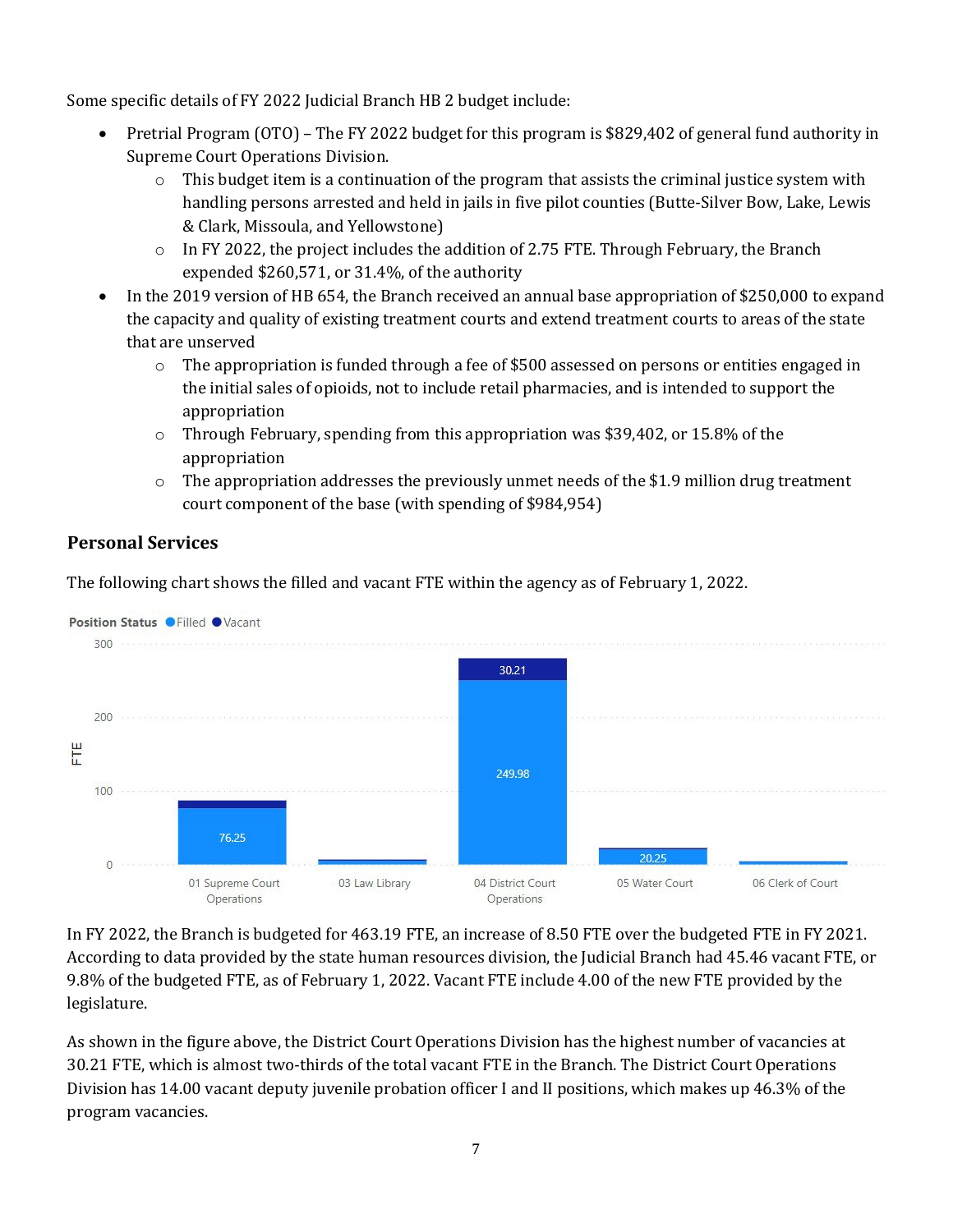According to the Judicial Branch, vacancies are having a significant impact especially in the areas of juvenile probation, court reporting, and central services (including information technology and financial services). Salaries in the Branch are not competitive in either the government or private sector.

#### **Next Steps for Personal Services Reporting**

In upcoming Quarterly Financial Reports, the LFD will begin the process of a more comprehensive look at personal services. The LFD will compare two executive "snapshots" -- July 2020 and July 2022. The analysis will identify adjustments adopted by the legislature in 2021 and modifications made by the agencies, within the confines of budget law.

The September Quarterly Financial Report will provide the complete comparison from July 2020 to July 2022. Ultimately, the analysis will result in a description of all the components that will be part of the executive's decision package one (DP 1) 2025 biennium budget request. This work will prepare legislators for budget deliberations in the 2023 session. For a review of how DP 1 works and snapshot components, please read this [short brochure](https://montana.maps.arcgis.com/apps/Cascade/index.html?appid=23095fcf15754f4fb38b63c58a884b97) from 2019.

# **OTHER ISSUES**

#### **Information Technology Project Expenditures**



As viewed in the State Information Technology Services Division (SITSD) dashboard report, the Judicial Branch began the court technology improvements project in FY 2015 with an appropriation from HB 10, the Long-Range Information Technology bill (2015 Legislature). The project budget was increased by \$532,652, or 63.9% as a result of the addition of agency internal resources costs. These costs, over the history of the project (2015- 2021), consist of personal services and operating costs dedicated to the project and were charged against and expended from the HB 2 budgets. The project entails adding information technology (IT) improvements to courtrooms and systems across the state. Through the history of the project, the Branch has expended approximately \$1.1 million and the project is still in the executing phase. In the 2021 biennium, travel